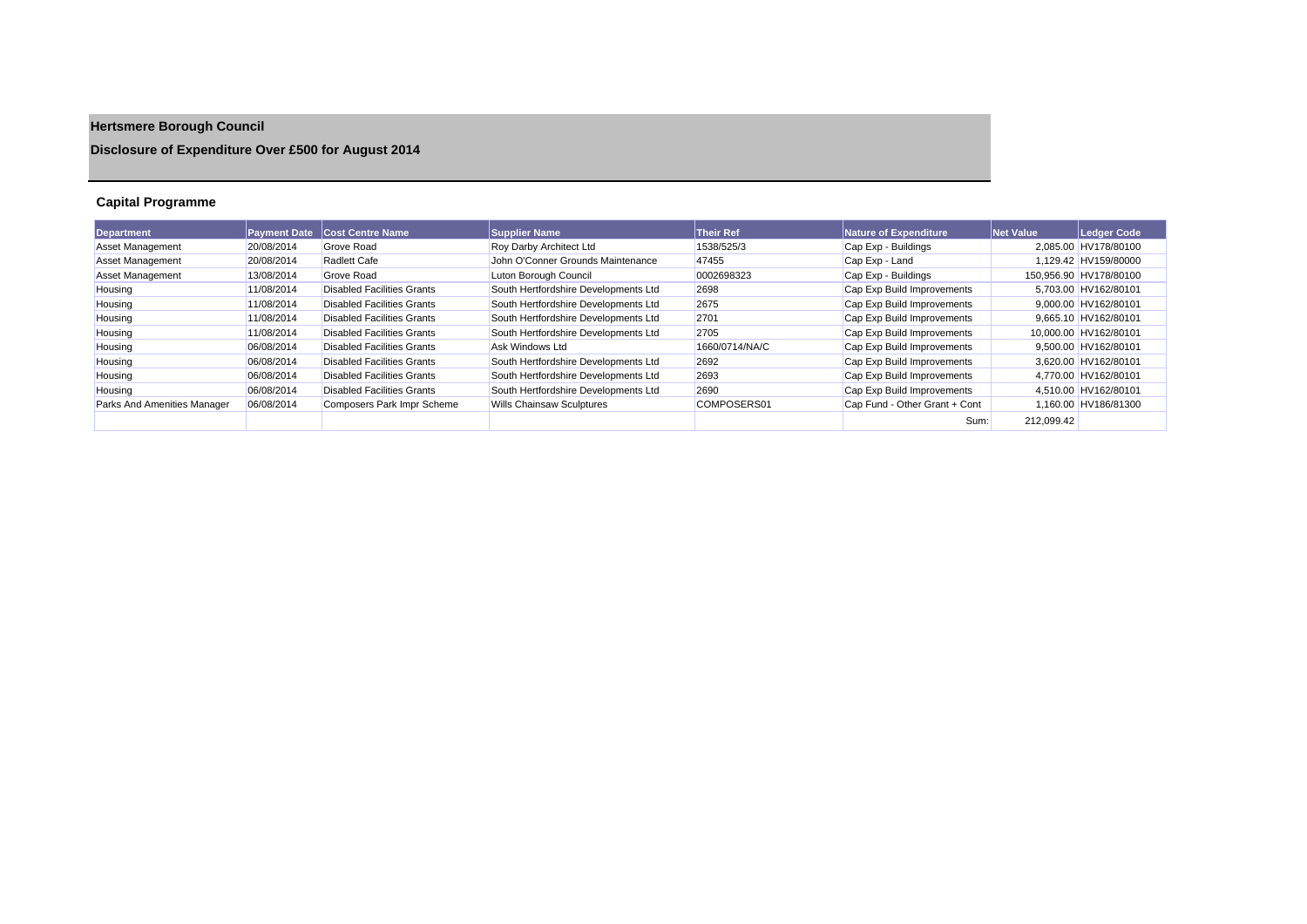## **Hertsmere Borough Council**

**Disclosure of Expenditure Over £500 for August 2014**

#### **Revenue**

| <b>Department</b>               | <b>Payment Date</b> | <b>Cost Centre Name</b>             | <b>Supplier Name</b>               | <b>Their Ref</b> | <b>Nature of Expenditure</b>   | <b>Net Value</b> | <b>Ledger Code</b>   |
|---------------------------------|---------------------|-------------------------------------|------------------------------------|------------------|--------------------------------|------------------|----------------------|
| Anti Fraud Unit                 | 26/08/2014          | <b>Anti Fraud Unit</b>              | Manpower Uk Ltd                    | DI96524          | Salaries - Agency              |                  | 866.67 HJ830/01004   |
| Anti Fraud Unit                 | 26/08/2014          | <b>Anti Fraud Unit</b>              | Manpower Uk Ltd                    | DI97119          | Salaries - Agency              |                  | 2,795.88 HJ830/01004 |
| Asset Management                | 26/08/2014          | <b>Asset Management</b>             | Venn Group Limited                 | 975092           | Salaries - Agency              |                  | 954.41 HB270/01004   |
| Asset Management                | 26/08/2014          | Asset Management                    | <b>Imediat Limited</b>             | 122371           | Stationery + Office Supps      |                  | 568.90 HB270/04303   |
| <b>Asset Management</b>         | 26/08/2014          | <b>Asset Management</b>             | Manpower Uk Ltd                    | DI96524          | Salaries - Agency              |                  | 1,052.71 HB270/01004 |
| Asset Management                | 26/08/2014          | <b>Asset Management</b>             | Manpower Uk Ltd                    | DI97119          | Salaries - Agency              |                  | 1.370.40 HB270/01004 |
| Corporate Support               | 26/08/2014          | Ward Improvement Scheme             | Potters Bar Town F C               | WIIS-1415-PBF-M  | Ward Improve Initiative Scheme |                  | 1,500.00 HD111/04930 |
| <b>Democratic Services Unit</b> | 26/08/2014          | <b>Legal Business Unit</b>          | Manpower Uk Ltd                    | DI96524          | Salaries - Agency              |                  | 3,183.84 HN300/01004 |
| <b>Democratic Services Unit</b> | 26/08/2014          | Legal Business Unit                 | Manpower Uk Ltd                    | DI97119          | Salaries - Agency              |                  | 2,934.85 HN300/01004 |
| Development Control             | 26/08/2014          | Development Management              | Macdonald & Company                | 0000055903       | Salaries - Agency              |                  | 1,197.00 HG200/01004 |
| Development Control             | 26/08/2014          | Development Management              | Macdonald & Company                | 0000055901       | Salaries - Agency              |                  | 961.00 HG200/01004   |
| Development Control             | 26/08/2014          | Development Management              | Macdonald & Company                | 0000055904       | Salaries - Agency              |                  | 1,089.80 HG200/01004 |
| <b>Drainage Services</b>        | 26/08/2014          | <b>Drainage Consultancy</b>         | Manpower Uk Ltd                    | DI96524          | Salaries - Agency              |                  | 505.13 HE640/01004   |
| <b>Drainage Services</b>        | 26/08/2014          | Land Drainage Maintenance           | Manpower Uk Ltd                    | DI96524          | Salaries - Agency              |                  | 505.13 HE600/01004   |
| Elections                       | 26/08/2014          | <b>Electoral Registration Costs</b> | <b>Halarose Ltd</b>                | 8684             | It Equipment And Maintenance   |                  | 7,189.59 HB810/04565 |
| <b>Environmental Health</b>     | 26/08/2014          | <b>Community Toilet Scheme</b>      | <b>Shenley Parish Council</b>      | 180814CTS        | Miscellaneous Expenses         |                  | 900.00 HE882/04940   |
| <b>Environmental Health</b>     | 26/08/2014          | <b>Environmental Health</b>         | Manpower Uk Ltd                    | DI96524          | Salaries - Agency              |                  | 2,662.18 HF700/01004 |
| <b>Environmental Health</b>     | 26/08/2014          | <b>Environmental Health</b>         | Manpower Uk Ltd                    | DI97119          | Salaries - Agency              |                  | 1,444.88 HF700/01004 |
| Finance                         | 26/08/2014          | Accountancy + Financial Servs       | Kaplan Financial                   | SINV14 065514    | Post Entry Training Exps       |                  | 1,995.84 HN100/01401 |
| Finance                         | 26/08/2014          | Revenues + Benefits Unit            | Manpower Uk Ltd                    | DI97119          | Salaries - Agency              |                  | 2.128.75 HN150/01004 |
| Housing                         | 26/08/2014          | Homelessness                        | <b>Emergency Accommodation Ltd</b> | 7/1791           | Bed + Breakfast                |                  | 1,178.00 HJ700/04725 |
| Housing                         | 26/08/2014          | Homelessness                        | <b>Emergency Accommodation Ltd</b> | 7/1671           | Bed + Breakfast                |                  | 1,178.00 HJ700/04725 |
| Housing                         | 26/08/2014          | Homelessness                        | <b>Emergency Accommodation Ltd</b> | 7/1765           | Bed + Breakfast                |                  | 1,488.00 HJ700/04725 |
| Housing                         | 26/08/2014          | Homelessness                        | <b>Emergency Accommodation Ltd</b> | 7/1766           | Bed + Breakfast                |                  | 1,488.00 HJ700/04725 |
| Housing                         | 26/08/2014          | <b>Homelessness</b>                 | Assetgrove Lettings Ltd            | 7901             | Bed + Breakfast                |                  | 1,395.00 HJ700/04725 |
| Housing                         | 26/08/2014          | Homelessness                        | Assetgrove Lettings Ltd            | 7902             | Bed + Breakfast                |                  | 1,705.00 HJ700/04725 |
| Housing                         | 26/08/2014          | <b>Homelessness</b>                 | Assetgrove Lettings Ltd            | 7903             | Bed + Breakfast                |                  | 1,395.00 HJ700/04725 |
| Housing                         | 26/08/2014          | Homelessness                        | Assetgrove Lettings Ltd            | 7904             | Bed + Breakfast                |                  | 1,240.00 HJ700/04725 |
| Housing                         | 26/08/2014          | Homelessness                        | Assetgrove Lettings Ltd            | 7905             | Bed + Breakfast                |                  | 1,333.00 HJ700/04725 |
| Housing                         | 26/08/2014          | <b>Homelessness</b>                 | Assetgrove Lettings Ltd            | 7906             | Bed + Breakfast                |                  | 1,240.00 HJ700/04725 |
| Housing                         | 26/08/2014          | Homelessness                        | Assetgrove Lettings Ltd            | 7907             | Bed + Breakfast                |                  | 1.395.00 HJ700/04725 |
| Housing                         | 26/08/2014          | Homelessness                        | Assetgrove Lettings Ltd            | 7908             | Bed + Breakfast                |                  | 1,550.00 HJ700/04725 |
| Housing                         | 26/08/2014          | Homelessness                        | Assetgrove Lettings Ltd            | 7909             | Bed + Breakfast                |                  | 1,085.00 HJ700/04725 |
| Housing                         | 26/08/2014          | <b>Homelessness</b>                 | Assetgrove Lettings Ltd            | 7910             | Bed + Breakfast                |                  | 930.00 HJ700/04725   |
| Housing                         | 26/08/2014          | <b>Homelessness</b>                 | Assetgrove Lettings Ltd            | 7911             | Bed + Breakfast                |                  | 1,085.00 HJ700/04725 |
| Housing                         | 26/08/2014          | <b>Homelessness</b>                 | Assetgrove Lettings Ltd            | 7912             | Bed + Breakfast                |                  | 930.00 HJ700/04725   |
| Housing                         | 26/08/2014          | Homelessness                        | Assetgrove Lettings Ltd            | 7913             | Bed + Breakfast                |                  | 1,395.00 HJ700/04725 |
| Housing                         | 26/08/2014          | <b>Homelessness</b>                 | Assetgrove Lettings Ltd            | 7914             | Bed + Breakfast                |                  | 1,705.00 HJ700/04725 |
| Housing                         | 26/08/2014          | Homelessness                        | Assetgrove Lettings Ltd            | 7915             | Bed + Breakfast                |                  | 1.395.00 HJ700/04725 |
| Housing                         | 26/08/2014          | Homelessness                        | Assetarove Lettinas Ltd            | 7916             | Bed + Breakfast                |                  | 1.085.00 HJ700/04725 |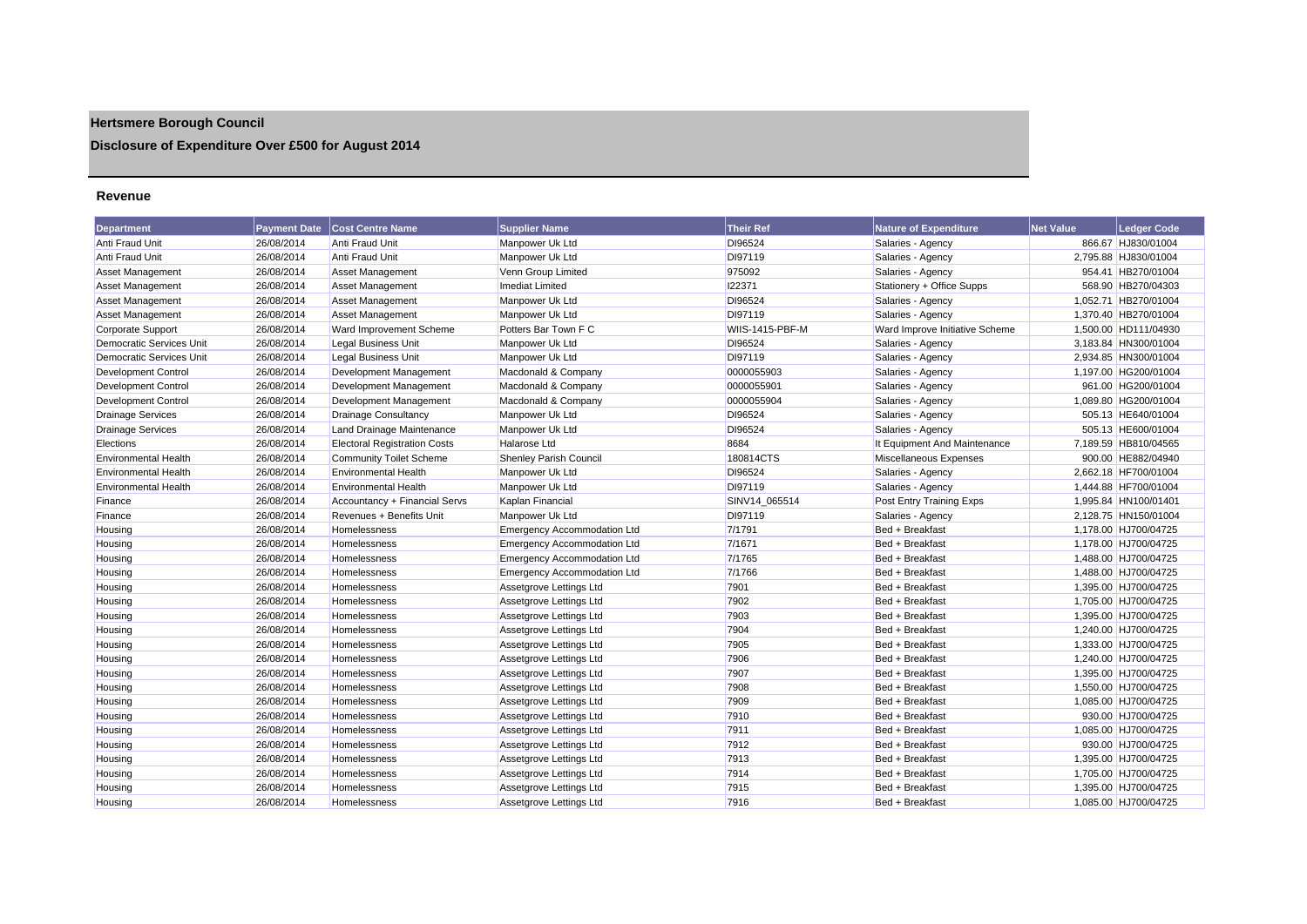| Housing                          | 26/08/2014 | Homelessness                          | Assetgrove Lettings Ltd               | 7917             | Bed + Breakfast                | 2,015.00 HJ700/04725 |
|----------------------------------|------------|---------------------------------------|---------------------------------------|------------------|--------------------------------|----------------------|
| Housing                          | 26/08/2014 | Homelessness                          | Assetgrove Lettings Ltd               | 7918             | Bed + Breakfast                | 2,015.00 HJ700/04725 |
| Housing                          | 26/08/2014 | Homelessness                          | Assetgrove Lettings Ltd               | 8089             | Bed + Breakfast                | 595.00 HJ700/04725   |
| Housing                          | 26/08/2014 | Homelessness                          | Assetgrove Lettings Ltd               | 8094             | Bed + Breakfast                | 1,350.00 HJ700/04725 |
| Housing                          | 26/08/2014 | Homelessness                          | <b>Emergency Accommodation Ltd</b>    | 7/1750           | Bed + Breakfast                | 1,054.00 HJ700/04725 |
| Housing                          | 26/08/2014 | Homelessness                          | Shiraz Jivraj                         | 1063             | Bed + Breakfast                | 6,975.00 HJ700/04725 |
| Housing                          | 26/08/2014 | Homelessness                          | Civic Lodge Hotel                     | 2336             | Bed + Breakfast                | 1.155.00 HJ700/04725 |
| Housing                          | 26/08/2014 | Homelessness                          | Civic Lodge Hotel                     | 2337             | Bed + Breakfast                | 1,705.00 HJ700/04725 |
| Housing                          | 26/08/2014 | Homelessness                          | Altwood Housing                       | 1668/2           | Bed + Breakfast                | 825.00 HJ700/04725   |
| Housing                          | 26/08/2014 | Homelessness                          | Altwood Housing                       | 1668/5           | Bed + Breakfast                | 770.00 HJ700/04725   |
| Housing                          | 26/08/2014 | Homelessness                          | <b>Altwood Housing</b>                | 1668/6           | Bed + Breakfast                | 1,023.00 HJ700/04725 |
| Housing                          | 26/08/2014 | Homelessness                          | <b>Altwood Housing</b>                | 1668/7           | Bed + Breakfast                | 1,023.00 HJ700/04725 |
| Housing                          | 26/08/2014 | Homelessness                          | Altwood Housing                       | 1668/8           | Bed + Breakfast                | 1,155.00 HJ700/04725 |
| Housing                          | 26/08/2014 | Homelessness                          | <b>Altwood Housing</b>                | 1668/9           | Bed + Breakfast                | 1,705.00 HJ700/04725 |
| Housing                          | 26/08/2014 | Homelessness                          | <b>Altwood Housing</b>                | 1668/10          | Bed + Breakfast                | 693.00 HJ700/04725   |
| Housing                          | 26/08/2014 | Homelessness                          | Altwood Housing                       | 1668/11          | Bed + Breakfast                | 1,023.00 HJ700/04725 |
| Housing                          | 26/08/2014 | Homelessness                          | <b>Altwood Housing</b>                | 1668/12          | Bed + Breakfast                | 660.00 HJ700/04725   |
| Housing                          | 26/08/2014 | Homelessness                          | <b>Altwood Housing</b>                | 1668/15          | Bed + Breakfast                | 924.00 HJ700/04725   |
| Housing                          | 26/08/2014 | Homelessness                          | <b>Altwood Housing</b>                | 1668/16          | Bed + Breakfast                | 1,067.00 HJ700/04725 |
| Housing                          | 26/08/2014 | Homelessness                          | <b>Altwood Housing</b>                | 1668/17          | Bed + Breakfast                | 1,023.00 HJ700/04725 |
| Housing                          | 26/08/2014 | Homelessness                          | <b>Altwood Housing</b>                | 1668/18          | Bed + Breakfast                | 1,023.00 HJ700/04725 |
| <b>Information Services Unit</b> | 26/08/2014 | Information Services (Is)             | Civica Uk Limited                     | C/IC126559       | Internet + It Security         | 985.00 HN200/04538   |
| <b>Information Services Unit</b> | 26/08/2014 | Information Services (Is)             | <b>Bull Information Systems Ltd</b>   | 52534            | Central Infrastructure Renewal | 750.00 HN200/04510   |
| <b>Information Services Unit</b> | 26/08/2014 | Information Services (Is)             | Vissensa Ltd                          | 2013400          | It Maintenance - Hardware      | 2,980.00 HN200/04560 |
| <b>Local Land Charges</b>        | 26/08/2014 | <b>Land Charges</b>                   | Hertfordshire County Council          | 1801586306       | <b>Hcc Searches</b>            | 2,636.00 HC100/04624 |
| Parking                          | 26/08/2014 | <b>Parking Services</b>               | Manpower Uk Ltd                       | DI96524          | Salaries - Agency              | 806.20 HH800/01004   |
| Parking                          | 26/08/2014 | <b>Parking Services</b>               | Manpower Uk Ltd                       | DI97119          | Salaries - Agency              | 906.98 HH800/01004   |
| Parks And Amenities Manager      | 26/08/2014 | <b>Bushey Rose Garden</b>             | The Fountain Company Ltd              | M211/1665/1667   | Maintenance Of Grounds         | 1.902.00 HD301/02010 |
| <b>Planning Policy</b>           | 26/08/2014 | <b>Planning Policy</b>                | Macdonald & Company                   | 0000055902       | Salaries - Agency              | 1,070.68 HG300/01004 |
| <b>Planning Policy</b>           | 26/08/2014 | <b>Planning Policy</b>                | Macdonald & Company                   | 0000055807       | Salaries - Agency              | 1,058.50 HG300/01004 |
| <b>Planning Policy</b>           | 26/08/2014 | <b>Planning Policy</b>                | Macdonald & Company                   | 0000055610       | Salaries - Agency              | 1,061.40 HG300/01004 |
| <b>Planning Policy</b>           | 26/08/2014 | <b>Planning Policy</b>                | Manpower Uk Ltd                       | DI96524          | Salaries - Agency              | 1,139.77 HG300/01004 |
| <b>Planning Policy</b>           | 26/08/2014 | <b>Planning Policy</b>                | Manpower Uk Ltd                       | DI97119          | Salaries - Agency              | 1,233.08 HG300/01004 |
| Sports & Cultural Services       | 26/08/2014 | Sports + Youth Development            | <b>Hertsmere Leisure</b>              | OP/1025465       | <b>Premises Hire</b>           | 560.00 HD256/02201   |
| Sports & Cultural Services       | 26/08/2014 | Sports + Youth Development            | University Of Hertfordshire           | 00000072249      | Partnership working            | 3,900.00 HD256/01001 |
| <b>Waste Collection</b>          | 26/08/2014 | <b>Street Scene Depot</b>             | <b>Bt Payment Services Ltd</b>        | 25715288Q058     | Telephones- Bt Equipment       | 2,180.44 HF710/04504 |
| <b>Waste Collection</b>          | 26/08/2014 | <b>Cleansing Services</b>             | Manpower Uk Ltd                       | DI96524          | Salaries - Agency              | 3,767.02 HE900/01004 |
| <b>Waste Collection</b>          | 26/08/2014 | <b>Household Waste Collection</b>     | Manpower Uk Ltd                       | DI96524          | Salaries - Agency              | 5,313.01 HF100/01004 |
| <b>Waste Collection</b>          | 26/08/2014 | <b>Cleansing Services</b>             | Manpower Uk Ltd                       | DI97119          | Salaries - Agency              | 3,689.61 HE900/01004 |
| <b>Waste Collection</b>          | 26/08/2014 | <b>Household Waste Collection</b>     | Manpower Uk Ltd                       | DI97119          | Salaries - Agency              | 6,373.58 HF100/01004 |
| Corporate Management             | 21/08/2014 | Corporate Management                  | <b>Barclays Bank</b>                  | 33636172         | <b>Bank Charges</b>            | 2,540.02 HB220/04404 |
| Asset Management                 | 20/08/2014 | <b>Civic Offices</b>                  | Npower Ltd                            | LGUP87DG         | Electricity                    | 9.152.07 HN700/02102 |
| Asset Management                 | 20/08/2014 | <b>Commercial Properties</b>          | Kirkby & Diamond                      | <b>IV-A48942</b> | <b>Consultants Fees</b>        | 1,000.00 HG521/05600 |
| Asset Management                 | 20/08/2014 | <b>Commercial Properties</b>          | Kirkby & Diamond                      | <b>IV-A48880</b> | <b>Consultants Fees</b>        | 750.00 HG521/05600   |
| Asset Management                 | 20/08/2014 | <b>Civic Offices</b>                  | Chubb Fire & Security Ltd             | 4749033          | <b>General Repairs</b>         | 642.21 HN700/02009   |
| Asset Management                 | 20/08/2014 | <b>Elstreestudios Special Project</b> | <b>Elgood Industrial Flooring Ltd</b> | 00010500         | <b>Building Repairs</b>        | 4,594.75 HD701/02001 |
| Asset Management                 | 20/08/2014 | <b>Elstreestudios Special Project</b> | Elgood Industrial Flooring Ltd        | 00010539         | <b>Building Repairs</b>        | 4,594.75 HD701/02001 |
| <b>Asset Management</b>          | 20/08/2014 | <b>Asset Management</b>               | Venn Group Limited                    | 971722           | Salaries - Agency              | 923.63 HB270/01004   |
| <b>Asset Management</b>          | 20/08/2014 | <b>Asset Management</b>               | Venn Group Limited                    | 973113           | Salaries - Agency              | 954.41 HB270/01004   |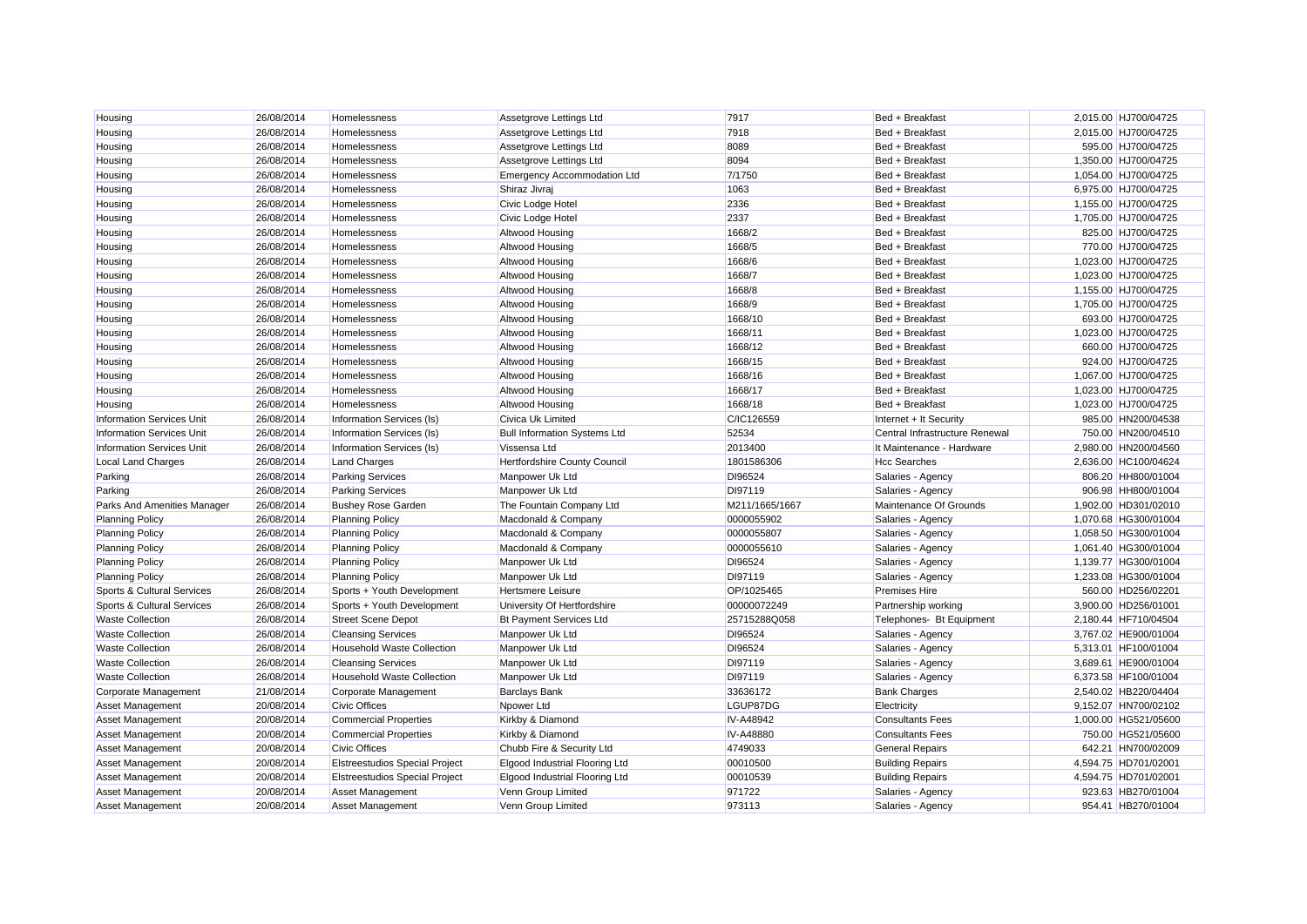| Asset Management                   | 20/08/2014 | <b>Building Maintenance Prog</b>    | Marble Master Ltd                           | 1002                 | <b>Building Repairs</b>        | 3,500.00 HD201/02001  |
|------------------------------------|------------|-------------------------------------|---------------------------------------------|----------------------|--------------------------------|-----------------------|
| <b>Asset Management</b>            | 20/08/2014 | <b>Building Maintenance Prog</b>    | F J French Limited                          | 1077                 | <b>Building Repairs</b>        | 3,878.53 HD201/02001  |
| <b>Asset Management</b>            | 20/08/2014 | <b>Civic Offices</b>                | <b>Storage Essentials Limited</b>           | 75840                | <b>Building Repairs</b>        | 500.00 HN700/02001    |
| <b>Asset Management</b>            | 20/08/2014 | <b>Building Maintenance Prog</b>    | Forefront Energy Solutions (Uk) Ltd         | FI-0049/14           | <b>Building Repairs</b>        | 3,989.00 HD201/02001  |
| Asset Management                   | 20/08/2014 | <b>Building Maintenance Prog</b>    | Elite Door & Window Operating Equipment Ltd | 54500                | <b>Building Repairs</b>        | 2,800.00 HD201/02001  |
| Asset Management                   | 20/08/2014 | Garages                             | <b>Cleantec Services Ltd</b>                | 32014                | Site Clearence                 | 1,237.50 HK110/02043  |
| <b>Asset Management</b>            | 20/08/2014 | <b>Civic Offices</b>                | <b>Wppm Limited</b>                         | 82854                | <b>General Repairs</b>         | 840.00 HN700/02009    |
| Asset Management                   | 20/08/2014 | Properties Let To Housing           | Elstree Property Maintenance Limited.       | 43492                | <b>Building Repairs</b>        | 500.00 HK158/02001    |
| <b>Asset Management</b>            | 20/08/2014 | <b>Civic Offices</b>                | Elstree Property Maintenance Limited.       | 45131                | <b>Building Repairs</b>        | 1,917.50 HN700/02001  |
| Corporate Support                  | 20/08/2014 | Ward Improvement Scheme             | <b>Community Action Hertsmere</b>           | <b>WARD IM AUG14</b> | Ward Improve Initiative Scheme | 700.00 HD111/04930    |
| Development Control                | 20/08/2014 | Development Management              | London Development Events Ltd               | 6390                 | <b>Training External</b>       | 998.00 HG200/01403    |
| Parks And Amenities Manager        | 20/08/2014 | Arboricultural Work-B/Wood          | Gristwood And Toms Limited                  | 27289                | <b>Contractors Payments</b>    | 735.00 HD390/05601    |
| Parks And Amenities Manager        | 20/08/2014 | <b>Bushey Rose Garden</b>           | Readystyle Ltd                              | A3776/2530           | <b>Building Repairs</b>        | 1,980.00 HD301/02001  |
| <b>Waste Collection</b>            | 20/08/2014 | <b>Street Scene Depot</b>           | Npower Ltd                                  | LGUP87DH             | Electricity                    | 511.70 HF710/02102    |
| <b>Waste Collection</b>            | 20/08/2014 | <b>Street Scene Depot</b>           | Elecheck (Est) Limited                      | 101741               | <b>Electrical Testing</b>      | 608.16 HF710/02105    |
| <b>Building Control</b>            | 19/08/2014 | <b>Building Control</b>             | Mr W E Greeves                              | H/V352               | Fees                           | 1,128.50 HG100/04414  |
| <b>Building Control</b>            | 19/08/2014 | <b>Building Control</b>             | <b>Bsi Management Systems</b>               | 94078641/3000        | Stationery + Office Supps      | 745.00 HG100/04303    |
| <b>Corporate Support</b>           | 19/08/2014 | <b>Community Safety Partnership</b> | Youth Fundays Limited                       | 039/14               | Miscellaneous Expenses         | 1.758.33 HE300/04940  |
| Corporate Support                  | 19/08/2014 | <b>Community Safety Partnership</b> | The Scout Association                       | <b>YINV14788</b>     | Miscellaneous Expenses         | 2,355.00 HE300/04940  |
| Development Control                | 19/08/2014 | Development Management              | Peter Brett Associates Llp                  | 108762DCO            | <b>Viability Assessments</b>   | 3,066.66 HG200/05606  |
| Development Control                | 19/08/2014 | Development Management              | Macdonald & Company                         | 0000055808           | Salaries - Agency              | 2,273.60 HG200/01004  |
| <b>Development Control</b>         | 19/08/2014 | Development Management              | Macdonald & Company                         | 0000055806           | Salaries - Agency              | 1,193.50 HG200/01004  |
| <b>General Expenses</b>            | 19/08/2014 | <b>General Expenses</b>             | <b>Hertsmere Leisure</b>                    | OP/1025395           | Courier                        | 564.14 HB100/04450    |
| <b>Human Resources</b>             | 19/08/2014 | <b>Human Resources</b>              | Iken Business Ltd                           | <b>IK23486</b>       | <b>Training External</b>       | 2,118.22 HN500/01403  |
| <b>Information Services Unit</b>   | 19/08/2014 | Information Services (Is)           | London Borough Of Camden                    | 0081047249X          | Partnership working            | 12,120.00 HN200/01001 |
| <b>Information Services Unit</b>   | 19/08/2014 | <b>Civic Office Telephones</b>      | Ee Limited (Orange)                         | 120442947            | Equip + Furn Funded By Rev     | 9,760.00 HN210/04001  |
| <b>Information Services Unit</b>   | 19/08/2014 | <b>Civic Office Telephones</b>      | Ee Limited (Orange)                         | 00959376904          | Equip + Furn Funded By Rev     | 910.55 HN210/04001    |
| Parking                            | 19/08/2014 | <b>Parking Services</b>             | G4s Cash Solutions (Uk) Ltd                 | 01734490             | <b>Security Services</b>       | 554.15 HH800/04440    |
| Parks And Amenities Manager        | 19/08/2014 | Grounds Maintenance                 | <b>Sports Turf Consulting</b>               | <b>INV06/2014</b>    | Software Licences              | 1,550.00 HD370/04555  |
| Parks And Amenities Manager        | 19/08/2014 | Bushey/Radlett Ground Maint.        | John O'Conner Grounds Maintenance           | 47449                | <b>Contractors Payments</b>    | 2,000.00 HD371/05601  |
| Parks And Amenities Manager        | 19/08/2014 | Bwood/Elstree/Shenley Gnd Mnt       | John O'Conner Grounds Maintenance           | 47449                | <b>Contractors Payments</b>    | 2,000.00 HD372/05601  |
| Parks And Amenities Manager        | 19/08/2014 | Pbar/Sth Mimms/Ridge Gnd Mnt        | John O'Conner Grounds Maintenance           | 47449                | <b>Contractors Payments</b>    | 1,000.00 HD373/05601  |
| Parks And Amenities Manager        | 19/08/2014 | Parks Cleansing                     | John O'Conner Grounds Maintenance           | 47450                | <b>Contractors Payments</b>    | 897.60 HD302/05601    |
| Parks And Amenities Manager        | 19/08/2014 | Parks                               | John O'Conner Grounds Maintenance           | 47451                | <b>General Repairs</b>         | 1,560.00 HD300/02009  |
| <b>Parks And Amenities Manager</b> | 19/08/2014 | Parks                               | John O'Conner Grounds Maintenance           | 47452                | <b>General Repairs</b>         | 3,080.00 HD300/02009  |
| Parks And Amenities Manager        | 19/08/2014 | Parks                               | John O'Conner Grounds Maintenance           | 47460                | Vandalism Repairs              | 6,600.00 HD300/02003  |
| <b>Planning Policy</b>             | 19/08/2014 | Local Development Scheme            | Helen Wilson Associates Limited             | <b>HWA133</b>        | <b>Consultants Fees</b>        | 840.00 HG310/05600    |
| Sports & Cultural Services         | 19/08/2014 | <b>Youth Services</b>               | <b>Child Uk</b>                             | 2648                 | Miscellaneous Expenses         | 710.00 HD250/04940    |
| Sports & Cultural Services         | 19/08/2014 | Sports + Youth Development          | Herts Sport & Wellbeing Foundation          | HSWF/INV/AUG/        | Partnership working            | 3,900.00 HD256/01001  |
| <b>Waste Collection</b>            | 19/08/2014 | <b>Household Waste Collection</b>   | Welwyn Hatfield Borough Council             | 20147068             | Partnership working            | 1,035.00 HF100/05832  |
| <b>Waste Collection</b>            | 19/08/2014 | <b>Clinical Waste</b>               | Hertfordshire County Council                | 1801579029           | Contributions - Other La'S     | 1.819.81 HF110/04705  |
| Development Control                | 15/08/2014 | Development Management              | Kingsley Smith Solicitors Llp               | COSTS                | Legal Fees - External          | 22,908.00 HG200/04415 |
| <b>Drainage Services</b>           | 15/08/2014 | <b>Engineering Services Unit</b>    | Company Barclaycard                         | <b>JULY 2014</b>     | Equip + Furn Funded By Rev     | 622.78 HE620/04001    |
| Revenues                           | 15/08/2014 | <b>Council Tax</b>                  | Company Barclaycard                         | <b>JULY 2014</b>     | <b>Court Costs</b>             | 1,749.00 HB610/04418  |
| <b>Waste Collection</b>            | 15/08/2014 | <b>Household Waste Collection</b>   | Company Barclaycard                         | <b>JULY 2014</b>     | <b>Road Fund Licence</b>       | 1,217.50 HF100/03030  |
| <b>Asset Management</b>            | 13/08/2014 | <b>Furzefield Centre Pool</b>       | <b>Hertsmere Leisure</b>                    | OP/1025393           | Service Contracts              | 2,212.43 HD202/02028  |
| Asset Management                   | 13/08/2014 | <b>Wyllyotts Art Centre</b>         | <b>Hertsmere Leisure</b>                    | OP/1025394           | Electricity                    | 2,212.34 HD100/02102  |
| <b>Audit And Assurance</b>         | 13/08/2014 | <b>Internal Audit</b>               | <b>Hertfordshire County Council</b>         | 1801586138           | Salaries - Agency              | 19.320.00 HN600/01001 |
| <b>Corporate Communications</b>    | 13/08/2014 | Corporate Communications            | Govdelivery Europe                          | 2648                 | Software Licences              | 1.590.00 HB250/04555  |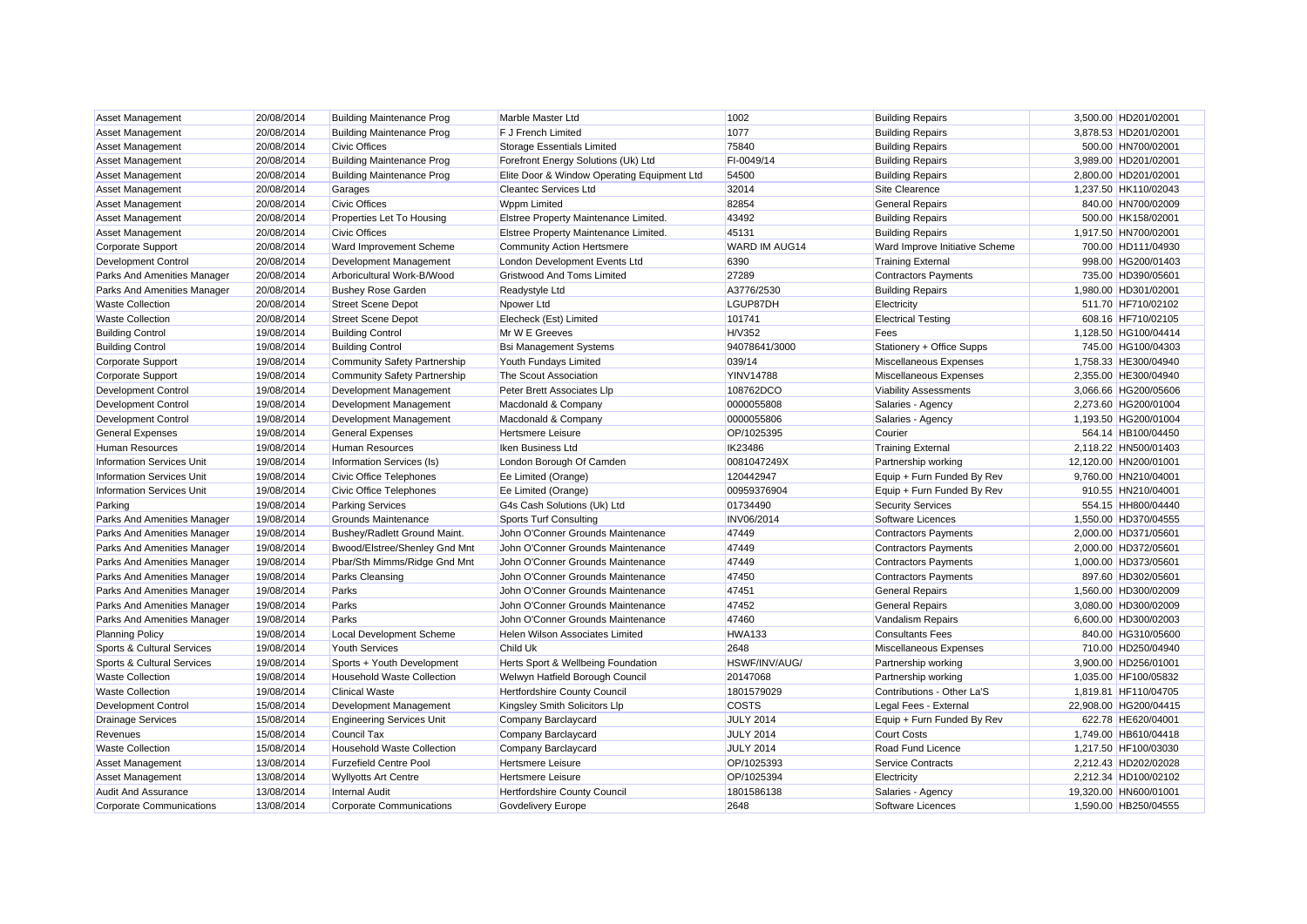| Corporate Support                | 13/08/2014 | Assistance To Vol Organisation   | Hertfordshire Band Academy               | GRANT 11.08.14        | <b>Grants - Voluntary Bodies</b>  | 1,500.00 HD110/04701 |
|----------------------------------|------------|----------------------------------|------------------------------------------|-----------------------|-----------------------------------|----------------------|
| <b>Customer Services</b>         | 13/08/2014 | <b>Civic Office Keepers</b>      | Proforce 1 Security Ltd                  | <b>PF452</b>          | <b>Wages General</b>              | 2,106.00 HO300/01101 |
| <b>Customer Services</b>         | 13/08/2014 | Civic Offices Catering           | <b>Connect Vending Limited</b>           | <b>INV43977</b>       | Repairs + Renewals                | 560.18 HN720/04002   |
| Development Control              | 13/08/2014 | Development Management           | <b>Bespoke Properties Ltd</b>            | 17179                 | <b>Consultants Fees</b>           | 1,250.00 HG200/05600 |
| <b>Development Control</b>       | 13/08/2014 | Planning Improvement Project     | Anne Jagger                              | 14674                 | Salaries - Agency                 | 777.25 HG210/01004   |
| <b>Development Control</b>       | 13/08/2014 | Development Management           | Macdonald & Company                      | 0000055703            | Salaries - Agency                 | 813.75 HG200/01004   |
| <b>Development Control</b>       | 13/08/2014 | Development Management           | Macdonald & Company                      | 0000055705            | Salaries - Agency                 | 3,388.50 HG200/01004 |
| <b>Development Control</b>       | 13/08/2014 | Development Management           | William Lawrence Advertising Ltd         | 38184                 | Advertising                       | 2,629.52 HG200/04901 |
| <b>Drainage Services</b>         | 13/08/2014 | <b>Engineering Services Unit</b> | Book My Course Limited                   | 134668                | <b>Training External</b>          | 550.00 HE620/01403   |
| <b>Drainage Services</b>         | 13/08/2014 | Revenue Funded Drainage Schs     | <b>Stag Tool Hire</b>                    | <b>I/37385</b>        | Contractors Payments              | 690.69 HE601/05601   |
| <b>Environmental Health</b>      | 13/08/2014 | <b>Community Toilet Scheme</b>   | The Radlett Centre                       | 5394                  | Miscellaneous Expenses            | 666.64 HE882/04940   |
| Finance                          | 13/08/2014 | Accountancy + Financial Servs    | <b>Lexis Nexis Uk</b>                    | PA1025895             | <b>Professional Subscriptions</b> | 931.00 HN100/01406   |
| <b>General Expenses</b>          | 13/08/2014 | <b>General Expenses</b>          | Bond Dickenson Llp                       | 4179222               | Legal Fees - External             | 2,108.00 HB100/04415 |
| Housing                          | 13/08/2014 | Homelessness                     | Housing                                  | <b>RENT DEP AUG14</b> | Bed + Breakfast                   | 620.00 HJ700/04725   |
| <b>Information Services Unit</b> | 13/08/2014 | Information Services (Is)        | Ccs Media Ltd                            | 1918280               | Internet + It Security            | 899.91 HN200/04538   |
| <b>Information Services Unit</b> | 13/08/2014 | Civic Office Telephones          | Daisy Communications Ltd                 | 4398266               | Telephones- Bt Equipment          | 774.89 HN210/04504   |
| <b>Information Services Unit</b> | 13/08/2014 | Civic Office Telephones          | Daisy Communications Ltd                 | 4398266               | Telephones-C+W Calls              | 522.60 HN210/04553   |
| Parking                          | 13/08/2014 | <b>Parking Services</b>          | G4s Cash Solutions (Uk) Ltd              | 80053150              | <b>Security Services</b>          | 1,681.89 HH800/04440 |
| Parking                          | 13/08/2014 | Cpz Design + Implementation      | Auckland Manufacturing Ltd T/A Pgm Signs | 13117                 | <b>Contractors Payments</b>       | 3,563.88 HH810/05601 |
| Parking                          | 13/08/2014 | <b>Parking Services</b>          | G4s Cash Solutions (Uk) Ltd              | 80041745              | <b>Security Services</b>          | 1,482.09 HH800/04440 |
| Parking                          | 13/08/2014 | <b>Parking Services</b>          | G4s Cash Solutions (Uk) Ltd              | 80049773              | <b>Security Services</b>          | 1,847.98 HH800/04440 |
| Parking                          | 13/08/2014 | <b>Parking Services</b>          | G4s Cash Solutions (Uk) Ltd              | 80048119              | <b>Security Services</b>          | 1,050.55 HH800/04440 |
| Parks And Amenities Manager      | 13/08/2014 | <b>Contract Cleaning</b>         | Danfo Uk Ltd                             | 0000002673            | <b>Contractors Payments</b>       | 4,336.29 HD380/05601 |
| <b>Planning Policy</b>           | 13/08/2014 | <b>Planning Policy</b>           | Macdonald & Company                      | 0000055704            | Salaries - Agency                 | 1,056.18 HG300/01004 |
| <b>Planning Policy</b>           | 13/08/2014 | <b>Planning Policy</b>           | Aylesbury Vale District Council          | 278470/68/69          | Partnership working               | 6,751.80 HG300/05600 |
| <b>Planning Policy</b>           | 13/08/2014 | <b>Local Development Scheme</b>  | Andrew Golland Associates Limited        | 585                   | <b>Consultants Fees</b>           | 900.00 HG310/05600   |
| <b>Print Services</b>            | 13/08/2014 | Design + Print Services          | Wembley Laminates Limited                | 29164                 | <b>Contractors Payments</b>       | 620.00 HN900/05601   |
| <b>Print Services</b>            | 13/08/2014 | Design + Print Services          | Canon Uk Ltd                             | 401552967             | Photocopying                      | 865.05 HN900/04302   |
| <b>Print Services</b>            | 13/08/2014 | Design + Print Services          | Df One Design                            | <b>HBC031</b>         | <b>Contractors Payments</b>       | 1,169.00 HN900/05601 |
| <b>Print Services</b>            | 12/08/2014 | Design + Print Services          | <b>Pitney Bowes Ltd</b>                  | 4290021               | Postal Franking                   | 5.000.00 HN900/04506 |
| Anti Fraud Unit                  | 11/08/2014 | Anti Fraud Unit                  | Manpower Uk Ltd                          | DI95952               | Salaries - Agency                 | 1,931.16 HJ830/01004 |
| <b>Asset Management</b>          | 11/08/2014 | <b>Asset Management</b>          | Manpower Uk Ltd                          | DI95952               | Salaries - Agency                 | 1,098.89 HB270/01004 |
| Corporate Support                | 11/08/2014 | Assistance To Vol Organisation   | Potters Bar Bowls Club                   | <b>GRANT AUG14</b>    | Grants - Voluntary Bodies         | 550.00 HD110/04701   |
| <b>Corporate Support</b>         | 11/08/2014 | Assistance To Vol Organisation   | <b>Hawks Badminton Club</b>              | <b>GRANT AUG14</b>    | <b>Grants - Voluntary Bodies</b>  | 1,868.00 HD110/04701 |
| Democratic Services Unit         | 11/08/2014 | <b>Legal Business Unit</b>       | Manpower Uk Ltd                          | DI95952               | Salaries - Agency                 | 2,861.06 HN300/01004 |
| <b>Development Control</b>       | 11/08/2014 | Development Management           | Macdonald & Company                      | 0000055609            | Salaries - Agency                 | 868.00 HG200/01004   |
| <b>Development Control</b>       | 11/08/2014 | Development Management           | Macdonald & Company                      | 0000055611            | Salaries - Agency                 | 1,127.93 HG200/01004 |
| <b>Drainage Services</b>         | 11/08/2014 | <b>Drainage Consultancy</b>      | Manpower Uk Ltd                          | DI95952               | Salaries - Agency                 | 505.13 HE640/01004   |
| <b>Drainage Services</b>         | 11/08/2014 | Land Drainage Maintenance        | Manpower Uk Ltd                          | DI95952               | Salaries - Agency                 | 505.13 HE600/01004   |
| <b>Drainage Services</b>         | 11/08/2014 | Revenue Funded Drainage Schs     | Manpower Uk Ltd                          | DI95952               | Salaries - Agency                 | 516.38 HE601/01004   |
| <b>Drainage Services</b>         | 11/08/2014 | <b>Engineering Services Unit</b> | <b>Forkway Limited</b>                   | 38673                 | Vehicle Maintenance + Repairs     | 620.27 HE620/03001   |
| <b>Drainage Services</b>         | 11/08/2014 | Revenue Funded Drainage Schs     | K T Ivory Haulage                        | 2317                  | <b>Contractors Payments</b>       | 537.66 HE601/05601   |
| <b>Environmental Health</b>      | 11/08/2014 | <b>Food Contamination</b>        | Safe Sound Solutions Ltd                 | HERTSINV2             | <b>Contractors Payments</b>       | 2,645.00 HE863/05601 |
| Finance                          | 11/08/2014 | Revenues + Benefits Unit         | Manpower Uk Ltd                          | DI95952               | Salaries - Agency                 | 6,374.05 HN150/01004 |
| <b>General Expenses</b>          | 11/08/2014 | <b>General Expenses</b>          | Firstcare                                | 4286                  | Medical                           | 833.33 HB100/01414   |
| Parking                          | 11/08/2014 | <b>Parking Services</b>          | Manpower Uk Ltd                          | DI95952               | Salaries - Agency                 | 1,007.75 HH800/01004 |
| Parking                          | 11/08/2014 | Cpz Design + Implementation      | William Lawrence Advertising Ltd         | 38185/87/86           | Advertising                       | 6,162.10 HH810/04901 |
| <b>Planning Policy</b>           | 11/08/2014 | <b>Planning Policy</b>           | Manpower Uk Ltd                          | DI95952               | Salaries - Agency                 | 1,034.24 HG300/01004 |
| <b>Planning Policy</b>           | 11/08/2014 | <b>Planning Policy</b>           | Macdonald & Company                      | 0000055515            | Salaries - Agency                 | 2.128.89 HG300/01004 |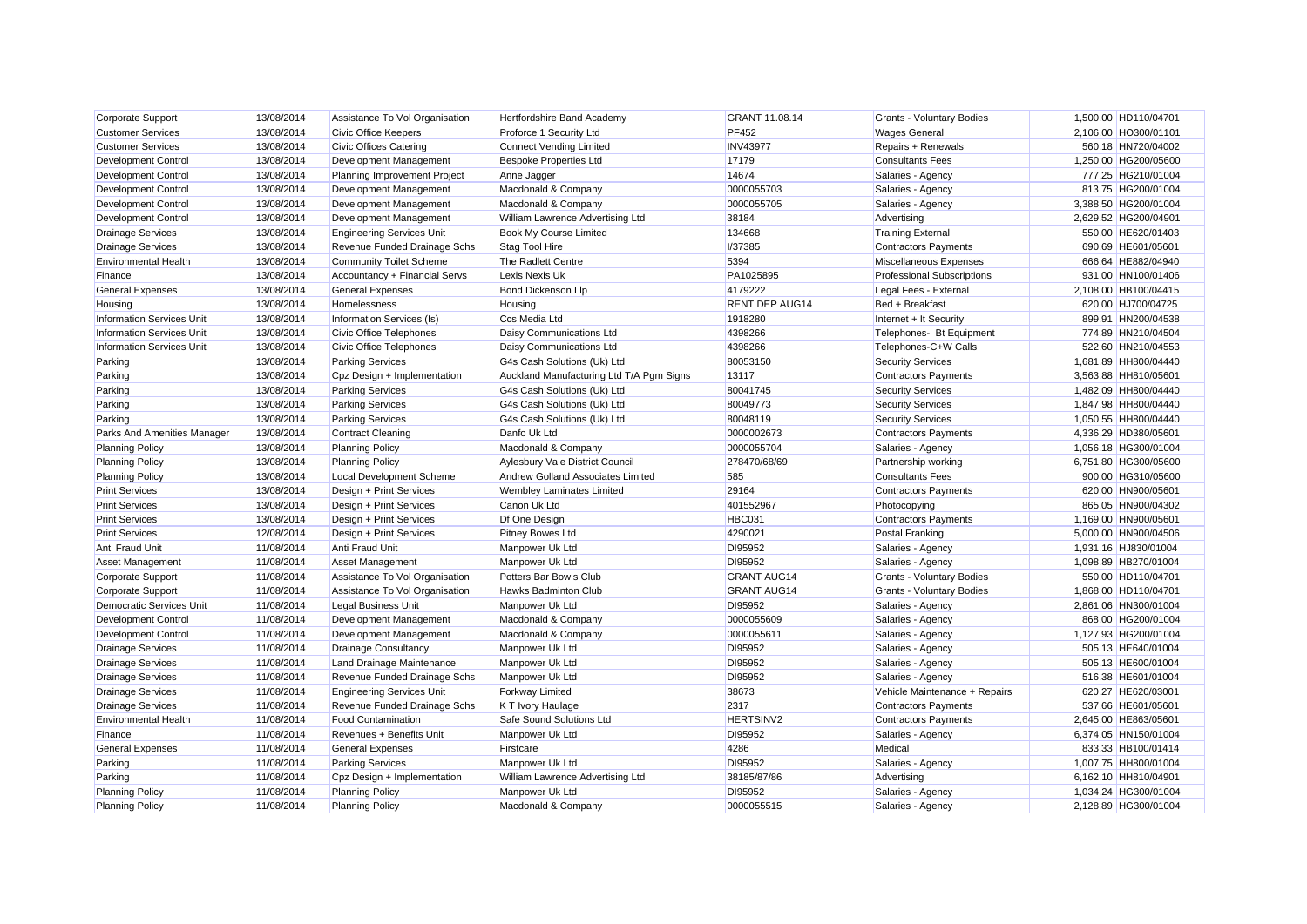| <b>Waste Collection</b>          | 11/08/2014 | <b>Cleansing Services</b>         | Manpower Uk Ltd                         | DI95952            | Salaries - Agency                | 3,182.08 HE900/01004  |
|----------------------------------|------------|-----------------------------------|-----------------------------------------|--------------------|----------------------------------|-----------------------|
| <b>Waste Collection</b>          | 11/08/2014 | <b>Household Waste Collection</b> | Manpower Uk Ltd                         | DI95952            | Salaries - Agency                | 7,392.35 HF100/01004  |
| <b>Waste Collection</b>          | 11/08/2014 | Household Waste Collection        | <b>First Choice Marquees</b>            | 11954              | <b>Contractors Payments</b>      | 729.00 HF100/05601    |
| Anti Fraud Unit                  | 06/08/2014 | Anti Fraud Unit                   | Manpower Uk Ltd                         | DI95391            | Salaries - Agency                | 1,701.38 HJ830/01004  |
| <b>Benefits</b>                  | 06/08/2014 | Council Tax Benefit Support       | Airey Consultancy Services Limited      | J06888             | Miscellaneous Expenses           | 650.00 HB635/04940    |
| <b>Corporate Support</b>         | 06/08/2014 | <b>Community Development</b>      | <b>Covalent Software Limited</b>        | 2813               | <b>Contractors Payments</b>      | 6,601.79 HG600/05601  |
| Corporate Support                | 06/08/2014 | Assistance To Vol Organisation    | High Springers Trampoline Club          | <b>GRANT AUG14</b> | <b>Grants - Voluntary Bodies</b> | 2.922.50 HD110/04701  |
| Corporate Support                | 06/08/2014 | Partnerships & Com Engagement     | <b>Rpt Consulting Limited</b>           | 0217               | <b>Consultants Fees</b>          | 2,000.00 HD600/05600  |
| Corporate Support                | 06/08/2014 | Assistance To Vol Organisation    | Elstree & Borehamwood Table Tennis Club | GRANT 2014         | Grants - Voluntary Bodies        | 880.98 HD110/04701    |
| Corporate Support                | 06/08/2014 | Assistance To Vol Organisation    | Cruse Bereavement Care Hertfordshire    | <b>GRANT AUG14</b> | Grants - Voluntary Bodies        | 1,000.00 HD110/04701  |
| Corporate Support                | 06/08/2014 | Assistance To Vol Organisation    | Home-Start Hertsmere                    | <b>GRANT AUG14</b> | <b>Grants - Voluntary Bodies</b> | 3,000.00 HD110/04701  |
| Democratic Services Unit         | 06/08/2014 | Legal Business Unit               | Manpower Uk Ltd                         | DI95391            | Salaries - Agency                | 3,466.32 HN300/01004  |
| <b>Development Control</b>       | 06/08/2014 | Development Management            | Macdonald & Company                     | 0000055514         | Salaries - Agency                | 5,052.16 HG200/01004  |
| <b>Development Control</b>       | 06/08/2014 | Development Management            | Macdonald & Company                     | 0000055513         | Salaries - Agency                | 922.25 HG200/01004    |
| <b>Development Control</b>       | 06/08/2014 | Development Management            | Macdonald & Company                     | 0000055516         | Salaries - Agency                | 2,806.91 HG200/01004  |
| Development Control              | 06/08/2014 | Planning Improvement Project      | Anne Jagger                             | 14647              | Salaries - Agency                | 954.00 HG210/01004    |
| <b>Development Control</b>       | 06/08/2014 | <b>Planning Grants</b>            | <b>Trevor Roberts Associates Ltd</b>    | C/1268/C1269       | <b>Training External</b>         | 2,800.00 HG210/01403  |
| <b>Development Control</b>       | 06/08/2014 | Development Management            | <b>Banner Business Supplies</b>         | 28556000           | Stationery + Office Supps        | 1,319.34 HG200/04303  |
| Development Control              | 06/08/2014 | <b>Planning Grants</b>            | Idox Software Ltd                       | 7002872            | <b>Consultants Fees</b>          | 950.00 HG210/05600    |
| <b>Drainage Services</b>         | 06/08/2014 | Drainage Consultancy              | Manpower Uk Ltd                         | DI95391            | Salaries - Agency                | 505.13 HE640/01004    |
| <b>Drainage Services</b>         | 06/08/2014 | Land Drainage Maintenance         | Manpower Uk Ltd                         | DI95391            | Salaries - Agency                | 505.13 HE600/01004    |
| <b>Drainage Services</b>         | 06/08/2014 | Revenue Funded Drainage Schs      | Manpower Uk Ltd                         | DI95391            | Salaries - Agency                | 516.38 HE601/01004    |
| <b>Environmental Health</b>      | 06/08/2014 | <b>Pollution Control</b>          | Ratmice                                 | 0090               | <b>Contractors Payments</b>      | 800.00 HE861/05601    |
| <b>Environmental Health</b>      | 06/08/2014 | Community Toilet Scheme           | <b>Three Crowns</b>                     | 0011               | Miscellaneous Expenses           | 600.00 HE882/04940    |
| Finance                          | 06/08/2014 | Revenues + Benefits Unit          | Manpower Uk Ltd                         | DI95391            | Salaries - Agency                | 4,458.72 HN150/01004  |
| Housing                          | 06/08/2014 | Homelessness                      | Altwood Housing                         | 1652               | Bed + Breakfast                  | 1,100.00 HJ700/04725  |
| Housing                          | 06/08/2014 | Homelessness                      | Altwood Housing                         | 1652/6             | Bed + Breakfast                  | 990.00 HJ700/04725    |
| Housing                          | 06/08/2014 | Homelessness                      | Altwood Housing                         | 1652/8             | Bed + Breakfast                  | 1,650.00 HJ700/04725  |
| Housing                          | 06/08/2014 | Homelessness                      | Altwood Housing                         | 1652/9             | Bed + Breakfast                  | 891.00 HJ700/04725    |
| Housing                          | 06/08/2014 | Homelessness                      | Altwood Housing                         | 1652/10            | Bed + Breakfast                  | 990.00 HJ700/04725    |
| Housing                          | 06/08/2014 | Homelessness                      | Altwood Housing                         | 1652/11            | Bed + Breakfast                  | 990.00 HJ700/04725    |
| Housing                          | 06/08/2014 | Homelessness                      | Altwood Housing                         | 1652/12            | Bed + Breakfast                  | 990.00 HJ700/04725    |
| Housing                          | 06/08/2014 | Homelessness                      | Altwood Housing                         | 1652/15            | Bed + Breakfast                  | 990.00 HJ700/04725    |
| Housing                          | 06/08/2014 | Homelessness                      | Altwood Housing                         | AHL131401211       | Bed + Breakfast                  | 759.00 HJ700/04725    |
| <b>Information Services Unit</b> | 06/08/2014 | Information Services (Is)         | Cable And Wireless Communications       | UK10/072014/176    | Internet + It Security           | 3,896.75 HN200/04538  |
| <b>Information Services Unit</b> | 06/08/2014 | Information Services (Is)         | Network Technology Solutions Uk Ltd     | 4793               | Internet + It Security           | 18,750.00 HN200/04538 |
| <b>Information Services Unit</b> | 06/08/2014 | Information Services (Is)         | Ccs Media Ltd                           | 1911071            | Central Infrastructure Renewal   | 744.74 HN200/04510    |
| <b>Information Services Unit</b> | 06/08/2014 | Information Services (Is)         | Siteimprove Ltd                         | 31238              | Internet + It Security           | 5,764.33 HN200/04538  |
| <b>Information Services Unit</b> | 06/08/2014 | Information Services (Is)         | Serco Ltd                               | 91022891           | Salaries - Agency                | 8,750.00 HN200/01001  |
| <b>Information Services Unit</b> | 06/08/2014 | Information Services (Is)         | Dotted Eyes Ltd                         | 17375              | It Equipment And Maintenance     | 720.00 HN200/04565    |
| Parking                          | 06/08/2014 | <b>Parking Services</b>           | Manpower Uk Ltd                         | DI95391            | Salaries - Agency                | 1,007.75 HH800/01004  |
| Parks And Amenities Manager      | 06/08/2014 | Arboricultural Work-B/Wood        | <b>Gristwood And Toms Limited</b>       | 27473              | <b>Contractors Payments</b>      | 770.00 HD390/05601    |
| Parks And Amenities Manager      | 06/08/2014 | Arboricultural Work-Bushey        | <b>Gristwood And Toms Limited</b>       | 27451              | <b>Contractors Payments</b>      | 825.00 HD392/05601    |
| Parks And Amenities Manager      | 06/08/2014 | Arboricultural Work-Bushey        | Gristwood And Toms Limited              | 27450              | <b>Contractors Payments</b>      | 845.00 HD392/05601    |
| Parks And Amenities Manager      | 06/08/2014 | <b>Bushey Rose Garden</b>         | Henchman Limited                        | <b>HEN007786</b>   | Equip + Furn Funded By Rev       | 687.50 HD301/04001    |
| Parks And Amenities Manager      | 06/08/2014 | Parks                             | Wills Chainsaw Sculptures               | COMPOSERS01        | Parks Development                | 500.00 HD300/05604    |
| <b>Planning Policy</b>           | 06/08/2014 | <b>Planning Policy</b>            | Manpower Uk Ltd                         | DI95391            | Salaries - Agency                | 856.77 HG300/01004    |
| <b>Waste Collection</b>          | 06/08/2014 | <b>Household Waste Collection</b> | Welwyn Hatfield Borough Council         | 2019299            | Partnership working              | 1.072.95 HF100/05832  |
| <b>Waste Collection</b>          | 06/08/2014 | <b>Street Scene Depot</b>         | D2d Distribution Ltd                    | 001386             | Pubs/News/Periodicals            | 1.155.00 HF710/04308  |
|                                  |            |                                   |                                         |                    |                                  |                       |